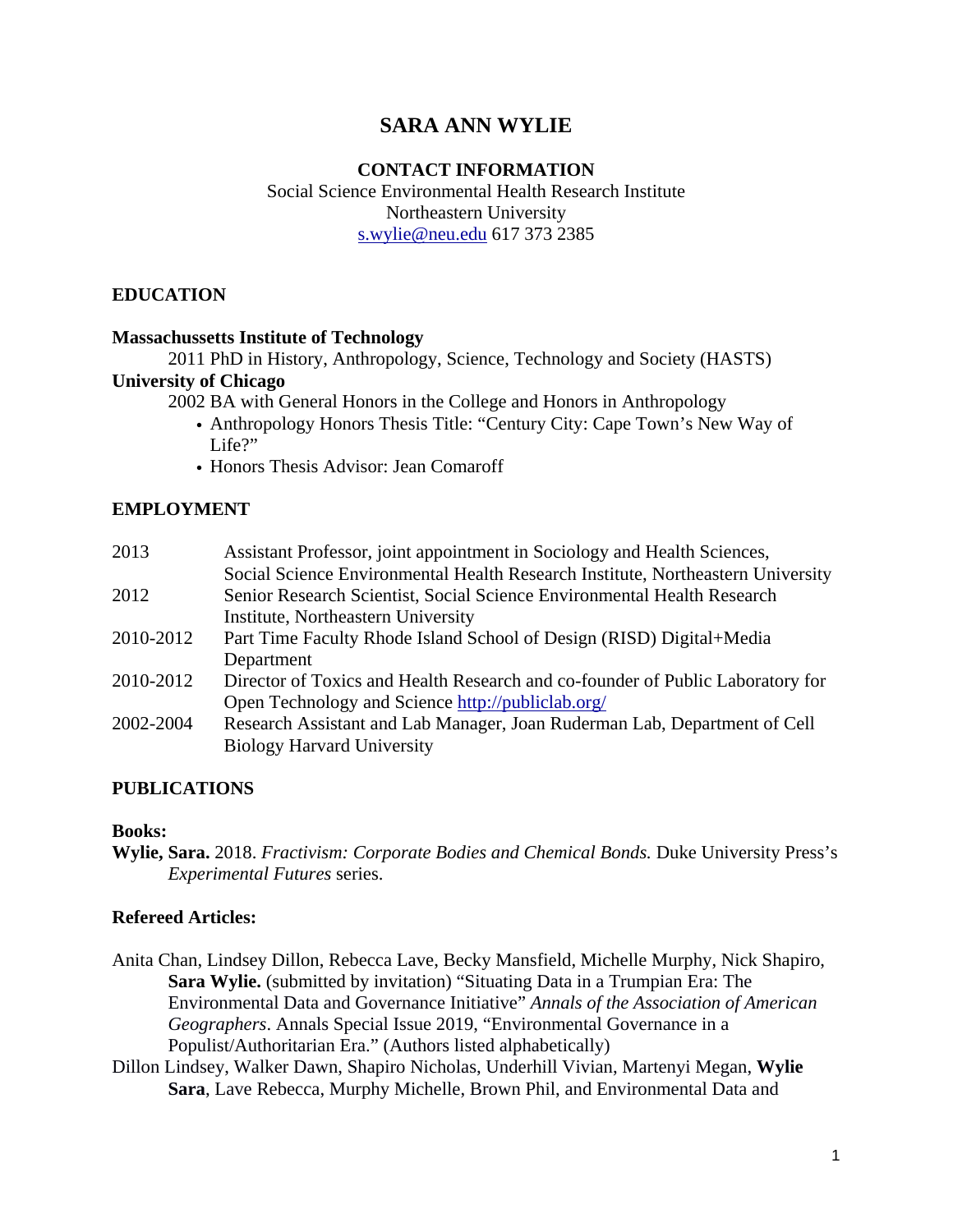Governance Initiative. 2017. "Environmental Data Justice and the Trump Administration: Reflections from the Environmental Data and Governance Initiative". *Environmental Justice*. December, 10(6): 186-192. https://doi.org/10.1089/env.2017.0020

- **Wylie, Sara**, Shapiro, Nick, & Liboiron, Max. (2017). Making and Doing Politics Through Grassroots Scientific Research on the Energy and Petrochemical Industries. *Engaging Science, Technology, and Society, 3*, 393-425. doi: https://doi.org/10.17351/ests2017.134
- **Wylie, S**., Wilder, Elisabeth.\*, Vera, Lourdes.\*, Thomas, Deborah., & McLaughlin, Megan. (2017). Materializing Exposure: Developing an Indexical Method to Visualize Health Hazards Related to Fossil Fuel Extraction. *Engaging Science, Technology, and Society, 3*, 426-463. doi:https://doi.org/10.17351/ests2017.123
- Matz, J.\*, **Wylie, S**., & Kriesky, J. (2017). Participatory Air Monitoring in the Midst of Uncertainty: Residents' Experiences with the Speck Sensor. *Engaging Science, Technology, and Society, 3*, 464-498. doi:https://doi.org/10.17351/ests2017.127
- Sofia Eleni Spatharioti\*, Rebecca Govoni, Jennifer S. Carrera, **Sara Wylie** and Seth Cooper. 2017. A Required Work Payment Scheme for Crowdsourced Disaster Response: Worker Performance and Motivations, In: Proceedings of the ISCRAM 2017 Conference, Albi, France
- **Wylie, Sara,** Kim Schultz, Deborah Thomas, Chris Kassotis and Susan Nagel. 2016. "Inspiring Collaboration: The Legacy of Theo Colborn's Trans-disciplinary Research on Fracking." *NEW SOLUTIONS: A Journal of Environmental and Occupational Health Policy* 26(3): 360-388.
- Willow, Anna and **Sara Wylie**. 2014. "Politics, ecology, and the new anthropology of energy: exploring the emerging frontiers of hydraulic fracking. *Journal of Political Ecology* 21: 222-236.
- **Wylie, Sara** and Len Albright. 2014. "WellWatch: reflections on designing digital media for multi-sited para-ethnography." *Journal of Political Ecology* 21: 320-348.
- **Wylie, Sara,** Kirk Jalbert, Shannon Dosemagen, and Matt Ratto. 2014. "Institutions for civic technoscience: How critical making is transforming environmental research." *The Information Society* 30(2): 116-126.
- Ratto, Matt, **Sara Wylie,** and Kirk Jalbert. 2014. "Introduction to the Special Forum on Critical Making as Research Program." *The Information Society* 30(2): 85-95.
- **Wylie, Sara**. 2011. "Hormone Mimics and their Promise of Significant Otherness." *Science as Culture* 21(1): 49-76.
- **Wylie, Sara**, Jeff Warren, Shannon Dosemagen. 2011. "Grassroots Mapping: Creating a participatory map-making process centered on discourse." *Journal of Aesthetics and Protest* Grassroots Modernism/Issue 8.

#### **Book Chapters:**

**Wylie, Sara.** 2015. "Securing the Natural Gas Boom: The Role of Science, the Academy and Regulatory Capture in the Exemption of Hydraulic Fracturing from Regulatory Oversight." In *Subterranean Estates: Life Worlds of Oil and Gas.* Hannah Appel, Arthur Mason and Michael Watts (eds). Cornell University Press.

#### **Book Reviews:**

**Wylie Sara.** 2016. *Ghost Stories for Darwin: The Science of Variation and the Politics of Possibility*. By Banu Subramaniam. Urbana: University of Illinois Press, 2014. *Sex Itself:*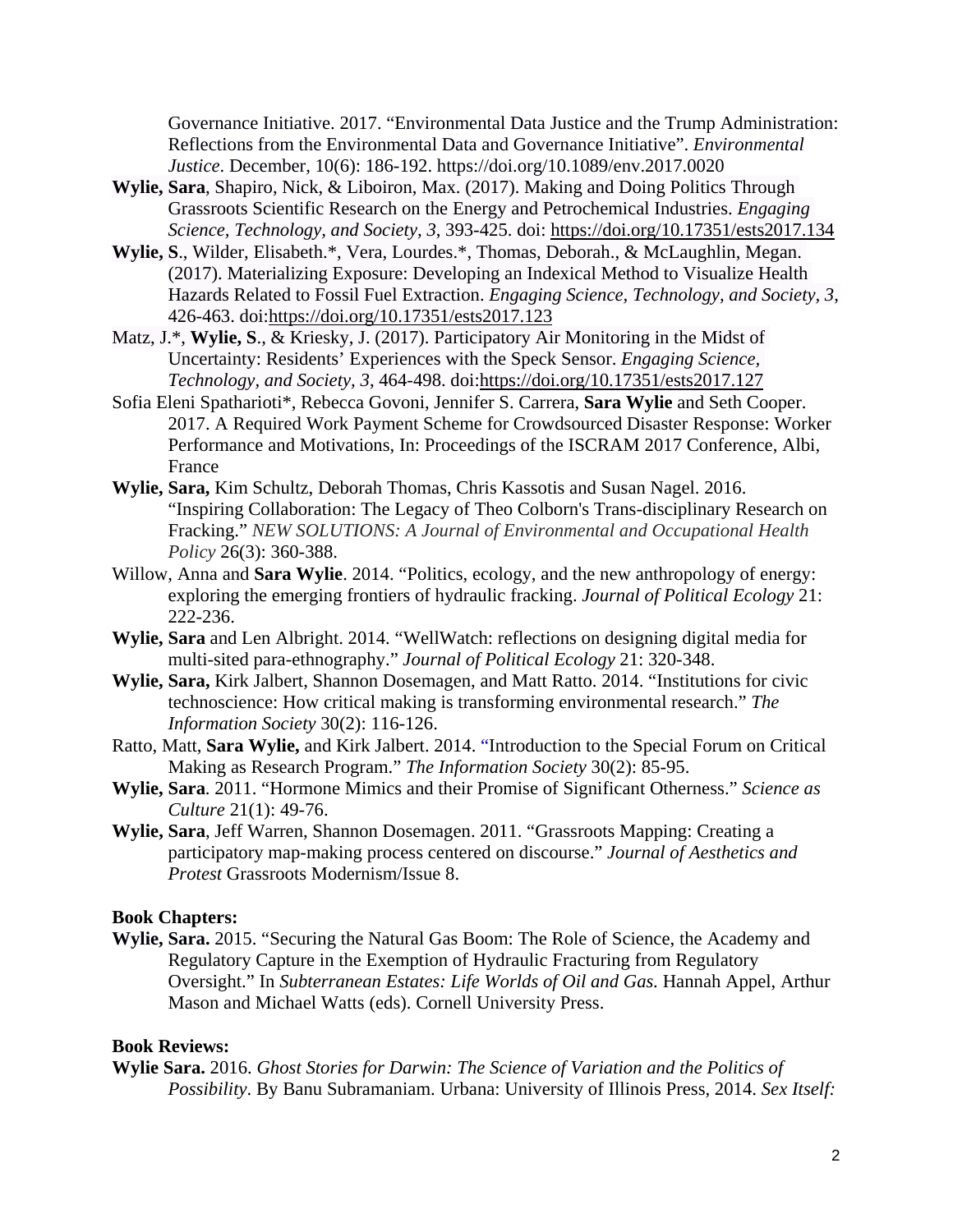*The Search for Male and Female in the Human Genome*. By Sarah S. Richardson. Chicago: University of Chicago Press, 2013. *Women, Science, and Technology: A Reader in Feminist Science Studies. 3rd ed*. Edited by Mary Wyer, Mary Barbercheck, Donna Cookmeyer, Hatice Ozturk, and Marta Wayne. New York: Routledge, 2013. *Signs* Journal Special Issue on Science, Technology and Society.

### **CREATIVE ACTIVITY**

- **Wylie, Sara** and Rebecca Lave (series editors). 2017. "The First 100 Days and Counting". Environmental Data and Governance Initiative's Public Peer-Reviewed reports on the Trump administration changes to federal environmental governance. https://100days.envirodatagov.org/
- Sellers C, Dillon L, Ohayon JL, Shapiro N, Sullivan M, Amoss C, Bocking S, Brown P, De la Rosa V, Harrison J, Johns S, Kulik K, Lave R, Murphy M, Piper L, Richter L, **Wylie S**. 2017. "EPA under siege: Trump's assault in history and testimony". 100 Days and Counting Part I. Environmental Data and Governance Initiative. https://envirodatagov.org/publication/the-epa-under-siege/. Published June 19<sup>th</sup>. Accessed July 9, 2017.
- Britt S. Paris, Lindsey Dillon, Jennifer Pierre, Irene V. Pasquetto, Emily Marquez, **Sara Wylie**, Michelle Murphy, Phil Brown, Rebecca Lave, Chris Sellers, Becky Mansfield, Leif Fredrickson, Nicholas Shapiro, EDGI. 2017. "Pursuing a Toxic Agenda: Environmental Injustice in the early Trump Administration." 100 Days and Counting Part II. Environmental Data and Governance Initiative. Published September.
- **Wylie Sara** and Brit Paris. 2017. Environmental Injustice at the EPA. Cultures of Energy Podcast. Episode 91# Center for Energy & Environmental Research at Rice University September 19<sup>th</sup>. Online: http://cenhs.libsyn.com/.
- EDGI Data Rescue Events. Through the EDGI Sara Wylie assisted in organizing a nation wide network of events know as Data Rescue to archive vulnerable federal datasets. One of which was held at Northeastern University. Over 60 events were organized in total leading to the most thorough archiving of federal environmental available online to date by the Internet Archive: https://envirodatagov.org/datarescue/
- Villa, Priscilla, Vera Lourdes\*, **Wylie, Sara**, Sharon, Wilson. 2017. "Hazards in the Air: Relating reported illnesses to air pollutants detected near oil and gas operations in and around Karnes County, Texas". Earthwork OGAP. April 29<sup>th</sup>. Online: https://www.earthworksaction.org/library/detail/hazards\_in\_the\_air
- Spanish Language Translation 2017. "Peligros en el Aire: Relacionando enfermedades reportadas a los contaminantes del aire detectados cerca de las operaciones de petróleo y gas dentro y alrededor del Condado de Karnes, Texas" Published September 19. https://www.earthworksaction.org/library/detail/peligros\_en\_el\_aire#.WclhXtN94Wo
- **Wylie, Sara.** 2016-present. Co-Founder and Steering Committee member of Environmental Data and Governance Initiative (EDGI). The Environmental Data and Governance Initiative (EDGI) https://envirodatagov.org/ is an international network of academics and nonprofits addressing potential threats to federal environmental and energy policy, and to the scientific research infrastructure built to investigate, inform, and enforce. EDGI builds online tools, events, and research networks to proactively archive public environmental data and ensure its continued publicly availability. EDGI monitors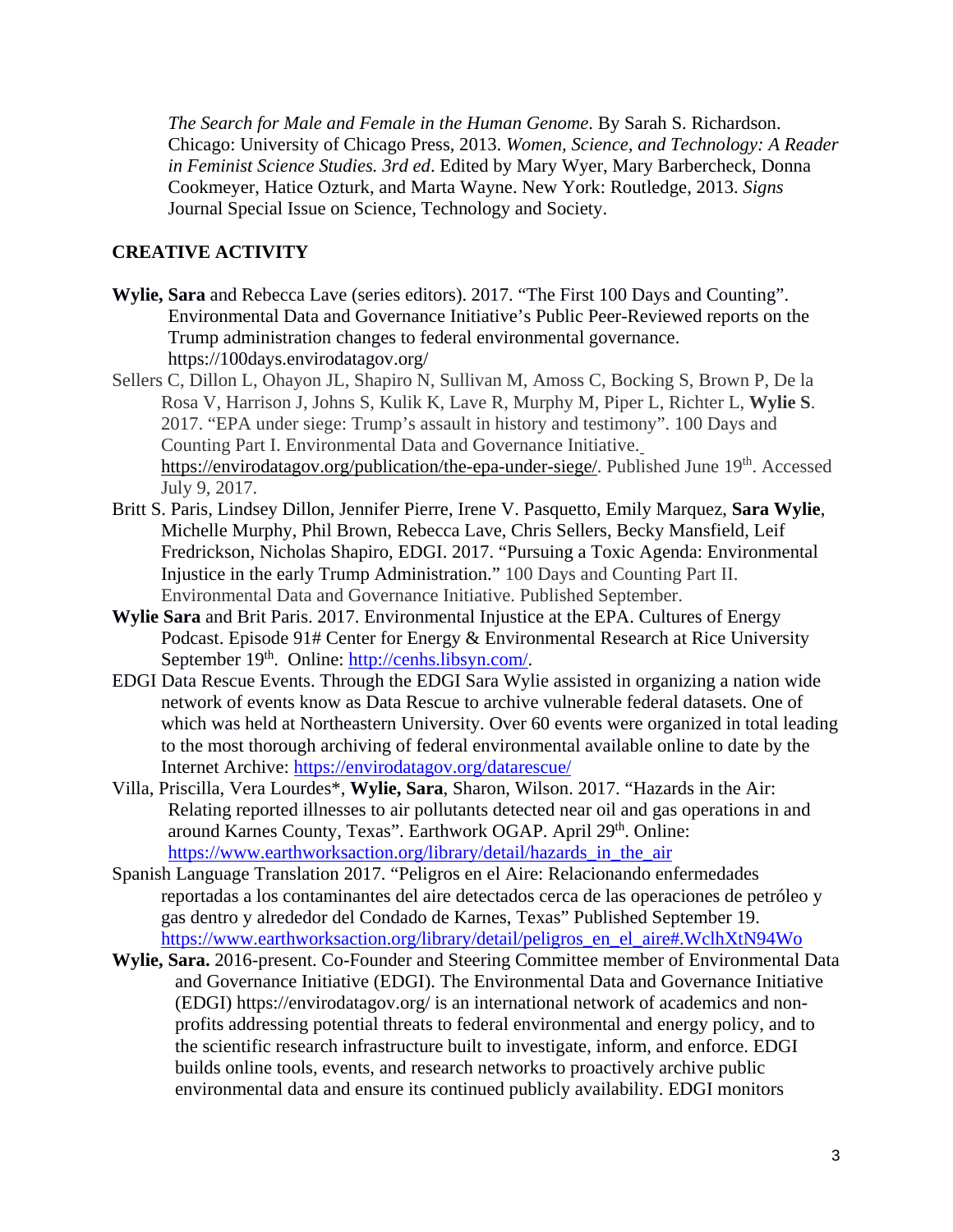changes to federal regulation, enforcement, research, funding, websites and general agency management at EPA, DoE, NASA, NOAA, and OSHA. EDGI also produces many report and develops a model for future democratic environmental governance. https://envirodatagov.org/

**Wylie, Sara.** 2014. Citizen Science, NIEHS Partnership for Public Health Podcast. March 17th. Online:

https://www.niehs.nih.gov/research/supported/translational/peph/podcasts/citizen\_scienc e/index.cfm

- **Wylie, Sara**. 2013. "Public Laboratories: Designing and Developing Tools for Do-It-Yourself Detection of Hazards." Limn Issue 3. *Sentinel Devices* with Megan McLaughlin and Josh McIlvain.
- **Wylie, Sara**, Adam Griffith and Jeffrey Warren. 2011. "From Grassroots Mapping to a Public Laboratory." *Citizen Science Quarterly* Vol. 1.
- **Wylie, Sara**, Jeff Warren, and Shannon Dosenmagen. 2011. "Public Laboratory: Don't Just Report Science, Do It!" *PBS MediaShift*.
- **Wylie, Sara** and Shannon Dosemagen. 2011. "Public Lab Aims for Affordable Hydrogen Sulfide Sensors" *PBS MediaShift IdeaLab Blog.*

### **HONORS AND AWARDS**

| 2017 | Selected as 1 of 20 under 40 Pioneers in Environmental Public Health Award<br>from the Collaborative on Health and the Environment. "These 20 pioneering<br>researchers and advocates were nominated by a committee of senior leaders and |
|------|-------------------------------------------------------------------------------------------------------------------------------------------------------------------------------------------------------------------------------------------|
|      | luminaries in environmental public health."                                                                                                                                                                                               |
|      | https://www.healthandenvironment.org/our-work/webinars/pioneers-under-40-                                                                                                                                                                 |
|      | series                                                                                                                                                                                                                                    |
| 2017 | Society for the Social Study of Science Award for Distinguished Contribution to                                                                                                                                                           |
|      | Making and Doing in STS for "Environmental Data and Governance Initiative                                                                                                                                                                 |
|      | (EDGI): Engaged STS Responding to the U.S. Administration" for theorizing and                                                                                                                                                             |
|      | enacting a heterogeneous collaboration dedicated to the care, imagination, and the                                                                                                                                                        |
|      | re-imagination of environmental data and data justice:                                                                                                                                                                                    |
|      | http://www.4sonline.org/prizes/makingdoing                                                                                                                                                                                                |
| 2017 | J. Franklin Jameson Archival Advocacy Award: Environmental Data and                                                                                                                                                                       |
|      | Governance Initiative. Society of American Archivists. The Environmental Data                                                                                                                                                             |
|      | and Governance Initiative (EDGI) is the 2017 recipient of the J. Franklin Jameson                                                                                                                                                         |
|      | Archival Advocacy Award given by the Society of American Archivists                                                                                                                                                                       |
|      | (SAA). The award honors an individual, institution, or organization that promotes                                                                                                                                                         |
|      | greater public awareness, appreciation, or support of archival activities or                                                                                                                                                              |
|      | programs. https://www2.archivists.org/node/21821                                                                                                                                                                                          |
| 2015 | Elected to the Society for the Social Studies of Science (4S) council for three year                                                                                                                                                      |
|      | term                                                                                                                                                                                                                                      |
| 2014 | Presenter for the 1st White House Maker Fair hosted by President Barack Obama.                                                                                                                                                            |
| 2013 | Northeastern Humanities Center Resident Fellowship Program: Viral Cultures                                                                                                                                                                |
| 2011 | Mullin's Prize Winner for Best Graduate Student Paper, Society for the Social                                                                                                                                                             |
|      | Study of Science (4S) "Hormone Mimics and their Promise of Significant                                                                                                                                                                    |
|      | Otherness." Science as Culture.                                                                                                                                                                                                           |
|      |                                                                                                                                                                                                                                           |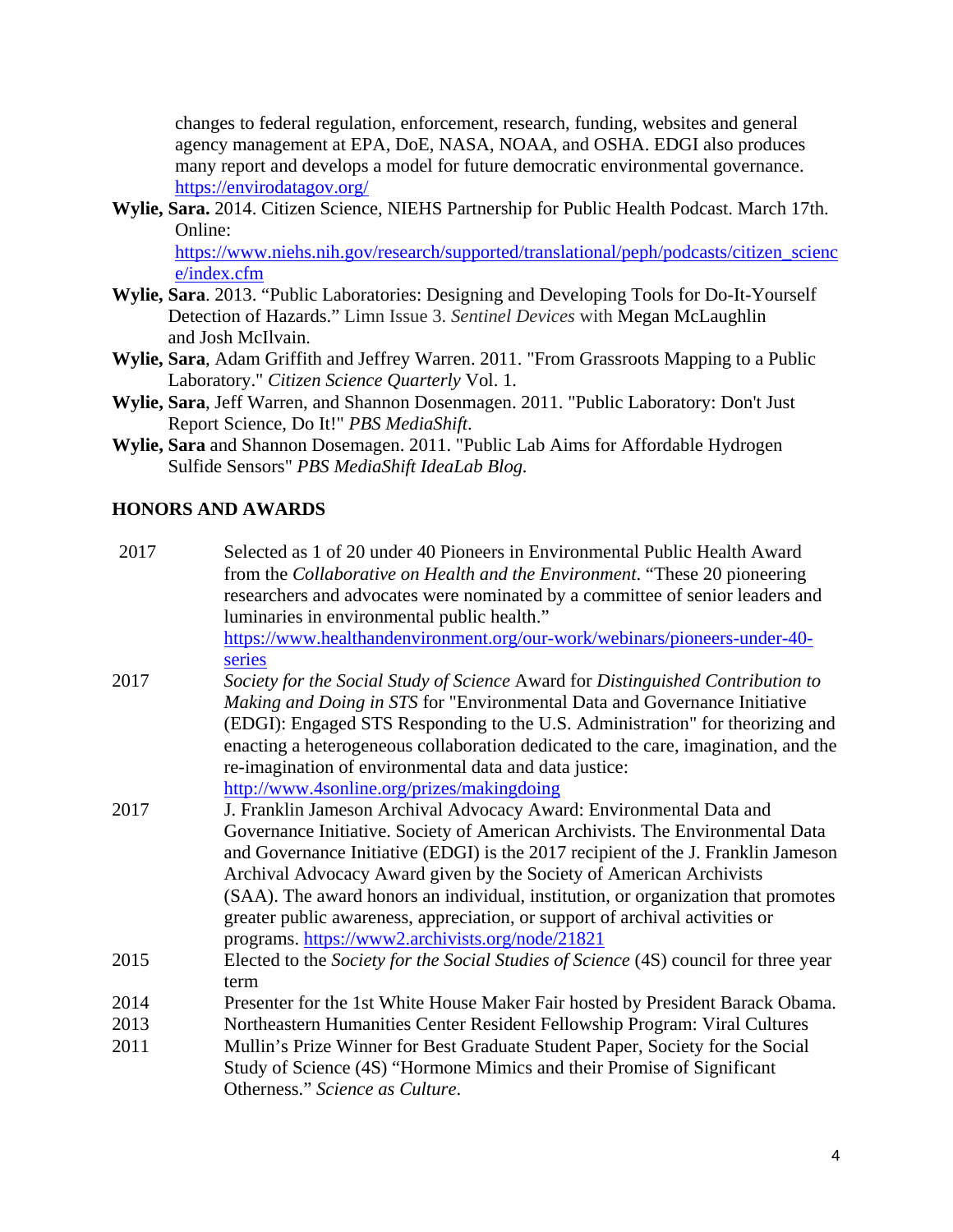| 2011  | Prix ARS Electronica Honorable Mention- Digital Communities, Public            |
|-------|--------------------------------------------------------------------------------|
|       | Laboratory for Open Technology and Science                                     |
| 2008  | Winner Benjamin Siegel Prize for Outstanding Graduate Student Paper: "Mimetic  |
|       | Designs Desires And Disorders: A Transformative History of Juvenile Hormone"   |
| 2007  | Honorable Mention, Benjamin Siegel Prize for Outstanding Graduate              |
|       | Student Paper: "Becoming Beagle: Following a Disruptive System,                |
|       | Forming a Disruptive Science."                                                 |
| 2005  | NSF Graduate Research Fellowship Honorable Mention                             |
| 2002  | Phi Beta Kappa, Beta Chapter of University of Chicago                          |
| 2002  | Community Service Award for starting and teaching art classes in a shelter for |
|       | women recovering for drug addictions and their children.                       |
| 1998- | Dean's List, University of Chicago                                             |
| 2002  |                                                                                |

### **PRESENTATIONS**

#### **Plenary and Keynote Presentations**

- 2017 *Collaborative on Health and the Environment* 20 Pioneers in Environmental Public Health Award Webinar Series. (December 6<sup>th</sup>). Online: https://www.healthandenvironment.org/webinars/96378
- 2014 Society for Social Studies of Science Annual Meeting Plenary Address: "STS in Practice: Developing a Civic Techno-science." (August 20<sup>th</sup>)
- 2014 Invited presenter with Public Lab for the first White House Maker Faire (June  $18<sup>th</sup>$ )
- 2014 Keynote Speaker, Design Research Society, Sweden. (declined)
- 2013 Keystone Lecture, National Institute for Environmental Health Science (NIEHS) "Toward a Civic Science: Putting Tools for Rigorous Research into Public Hands" (December  $9<sup>th</sup>$ )

### **Invited Talks**

- 2017 Sofia Eleni Spatharioti, Rebecca Govoni, Jennifer S. Carrera, Sara Wylie and Seth Cooper. (2017) Cartoscope: A New Platform for Citizen Science and Disaster Response. Citizen Science Association Conference, St. Paul, MN.
- 2017 University of Michigan, Science, Technology, and Public Policy (STPP) Program at the Ford School of Public Policy at the University of Michigan, Seminar, April 19th. Title: "Toward a Civic Technoscience"
- 2017 American Association of Geographers. "Values in environmental research: beyond a scientized politics and politicized science". Invited panelist. April 5th
- 2017 Carnegie Mellon University, Energy and Culture Symposium, Panel presentation "Power and the People: Citizen Science and Understanding the Risks of Energy Production". Title "Toward a Civic Technoscience". March 27-31st.
- 2017 with Lourdes Vera\*. STS Underground Network workshop and conference, Colorado School of Mines. "Materializing Exposure: Developing methods for engaged STS research to visualize health hazards related to fossil fuel extraction." Feburary 5<sup>th</sup>-7<sup>th</sup>
- 2016 Sofia Eleni Spatharioti, Rebecca Govoni, Jennifer Carrera, Sara Wylie and Seth Cooper. Exploring Required Work and Progress Feedback in Crowdsourced Mapping. AAAI Conference on Human Computation and Crowdsourcing, Austin, TX.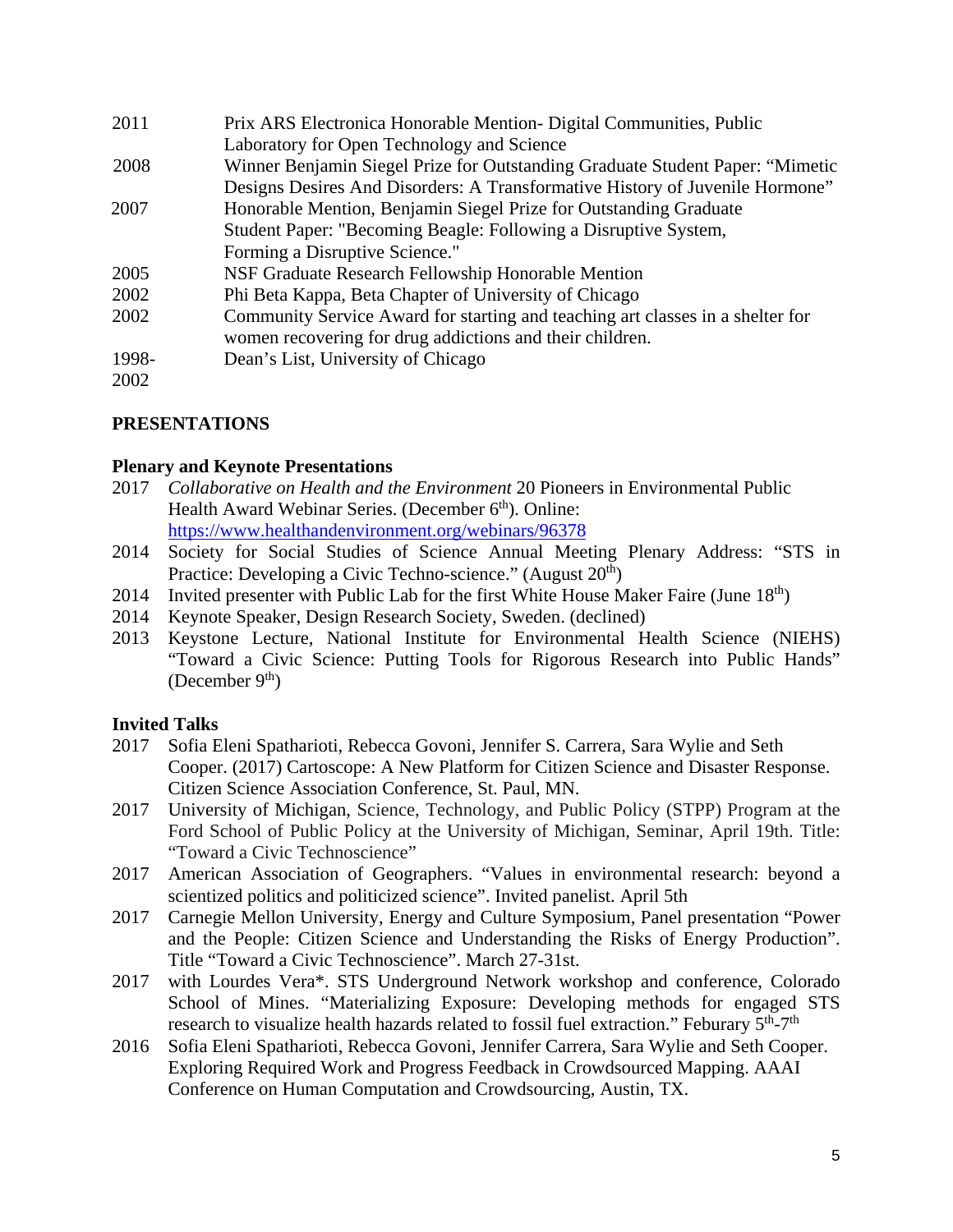- 2016 Rubenstein School of the Environment and Natural Resources. University of Vermont Seminar Speaker (October 6th) Title: "Toward a Civic Technoscience".
- 2016 Indexical Design Conference, Northeastern University (June 25th) Title: "Making Pollution Manifest".
- 2016 University of Chicago Anthropology Department, Seminar Series. "Toward a Civic Technoscience". April 25th
- 2015 Environmental Protection Agency Region 1 Science Council. Citizen Science ForumTalk Title: "Citizen Science: Changing the Face of Environmental Research" Oct 21st.
- 2015 Approaches to Civic Media, Boston Civic Media Kick Off for Boston Civic Media Consortium & Network Emerson College, October 15th.
- 2015 Association of Public Health Laboratories, Annual Meeting. Panel: "Citizen Science What is the Role of the Public Health and Government Laboratories." Talk title: "Civic Science: Building Tools and Platforms for Rigorous Public Research". May 19.
- 2015 Drexel University: 'Shifting Energy Cultures' Drexel's Institute for Energy and Environment, the Center for STS, and the Center for Mobilities Research and Policy. May 27.
- 2015 J.B. and Maurice C. Shapiro Symposium "Advanced Monitoring, Remote Sensing, and Data Gathering, Analysis and Disclosure in Compliance and Enforcement" March 26-27, The George Washington University Law School: "Civic Science: Building Tools and Platforms for Rigorous Public Research".
- 2015 Grounds For Engagement: design, landscape and environmental health. Northeastern Center for the Arts, Northeastern University: "New Tools for Detecting and Communicating Environmental Exposures and Risks associated with Oil and Gas Extraction." January  $26<sup>th</sup>$
- 2014 with Deborah Thomas, Partnerships for Environmental Public Health, National Institute of Environmental Health Science, Annual Meeting: "New Tools for Detecting and Communicating Environmental Exposures and Risks associated with Oil and Gas Extraction." September 22<sup>nd</sup>
- 2014 Partnerships for Environmental Public Health, National Institute of Environmental Health Science, Annual Meeting (Workshop): "Open Source Approaches to Mapping Community Environmental Health Threats: make your own satellite, visualize Hydrogen Sulfide contamination and map thermal pollution." September 23rd
- 2014 NIEHS Superfund Research Program (SRP) Webinar: "Toward a Civic Science: Developing Tools for Rigorous Public Research". Presentation to the SRP Research Translation/Community Engagement Cores. July 10<sup>th</sup>
- 2014 with Lauren Ritcher\*, University of Southern California, STS program. "Transforming Environmental Health Research through STS". March 6<sup>th</sup>.
- 2013 Millennium Campus Conference Northeastern University: "Innovative Tech Solutions" Panel: "Toward a Civic Technoscience: ExtrAct and Public Laboratory for Open Technology and Society." November 1<sup>st</sup>.
- 2013 University of California Davis, STS department: "Toward a Civic Technoscience: ExtrAct and Public Laboratory for Open Technology and Society". October 16<sup>th</sup>
- 2013 University of California Irvine, "Science & Its Publics: Exploring Emergent Forms of Public Engagement" Talk title: "Toward a Civic Technoscience: ExtrAct and Public Laboratory for Open Technology and Society" October 8th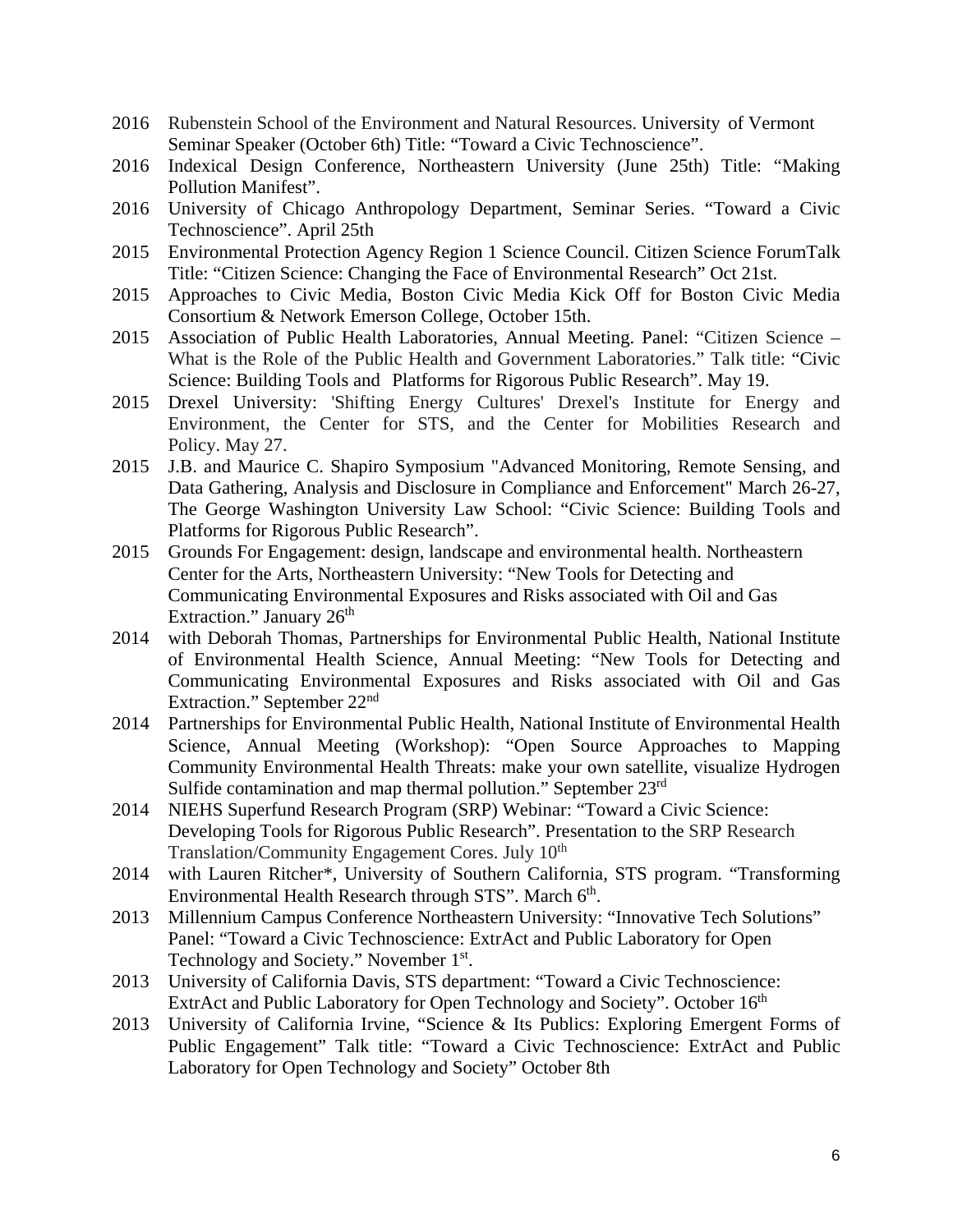- 2013 Harvard University, Trace Metals Laboratory: "Toward a Civic Technoscience: ExtrAct and Public Laboratory for Open Technology and Society"
- 2013 "Toward a Civic Technoscience: ExtrAct and Public Laboratory for Open Technology and Society" Partnerships for Environmental Public Health (PEPH) conference. Innovative Technologies for Environmental Public Health Panel.
- 2013 Mentor/Advisor for Digital STS and Design Workshop, hosted at Harvard University, Arnold Arboretum. June 27-28
- 2012 Invited lecturer for Energy Decisions, Market and Policies, MIT: "From Social Media to Civic Technoscience ExtrAct and Public Laboratory for Open Technology and Society":
- 2012 Technoscience Salon, Toronto University and York University. "Public Laboratory for Open Technology and Society: Developing alternative research ecologies for Environmental Investigation" Oct. 25<sup>th</sup>
- 2012 Digital STS Workshop, Copenhagen Denmark: "Public Laboratory for Open Technology and Science". October 16<sup>th</sup>
- 2012 Technoscience as Activism Conference. RPI. Keynote Speaker with Shannon Dosemagen and Mathew Lippencott http://www.3helix.rpi.edu/?p=2102.
- 2012 "Heralds of Crisis: Ecological Risk and the Role of Sentinels", Borchard Foundation. Brittany, France.
- 2012 Philadelphia Science Festival: "Truth, Trust, Fracking" Panelist. Organized by Chemical Heritage Foundation, Temple University (libraries), Philadelphia Area Center for the History of Science, and the Wagner Free Institute of Science.
- 2012 Workshop for book "Oil Talk: Thinking and Retelling the Political and Cultural Economy of Oil and Gas" at Columbia University.
- 2012 2nd Annual Citizen Cyberscience Summit- Public Laboratory for Open Technology and Science: Open-source development of tools for grassroots science. University College London, United Kingdom - Shannon Dosemagen and Sara Wylie.
- 2011 MIT/Harvard University Joint conference: Anthropology as Cultural Critique: A Silver Anniversary Celebration. "Cultural Critique as Material and Textual Practice: Fieldnotes from Cultivating Civic Science and Action Amidst America's Natural Gas Boom."
- 2011 University of Pittsburgh "ExtrACT: Studying Chemicals and Corporations through STS in Practice"
- 2011 Presenter in Brown University Pembroke Center for Teaching and Research on Women Roundtable entitled: "The Power and Mystery of Expertise"
- 2011 "ExtrACT: Studying Chemicals and Corporations through STS in Practice" Colloquium Rensselaer Polytechnic Institute.
- 2011 Panelist for "Gasland" RPI's Department of Science and Technology Studies, Working Group on Sustainability Studies Screening.
- 2010 "ExtrACT: DIY corporate accountability." DIY Citizenship: Critical Making and Social Media, University of Toronto.
- 2010 "ExtrACT: Studying Chemicals and Corporations through STS in Practice" Harvard STS Circle. Harvard Kennedy School of Business
- 2010 "Nomad Versus Royal Science: novel methodological perspectives on Art and Science" Making Science Visible. Rhode Island School of Design (RISD).

### **Conference Talks**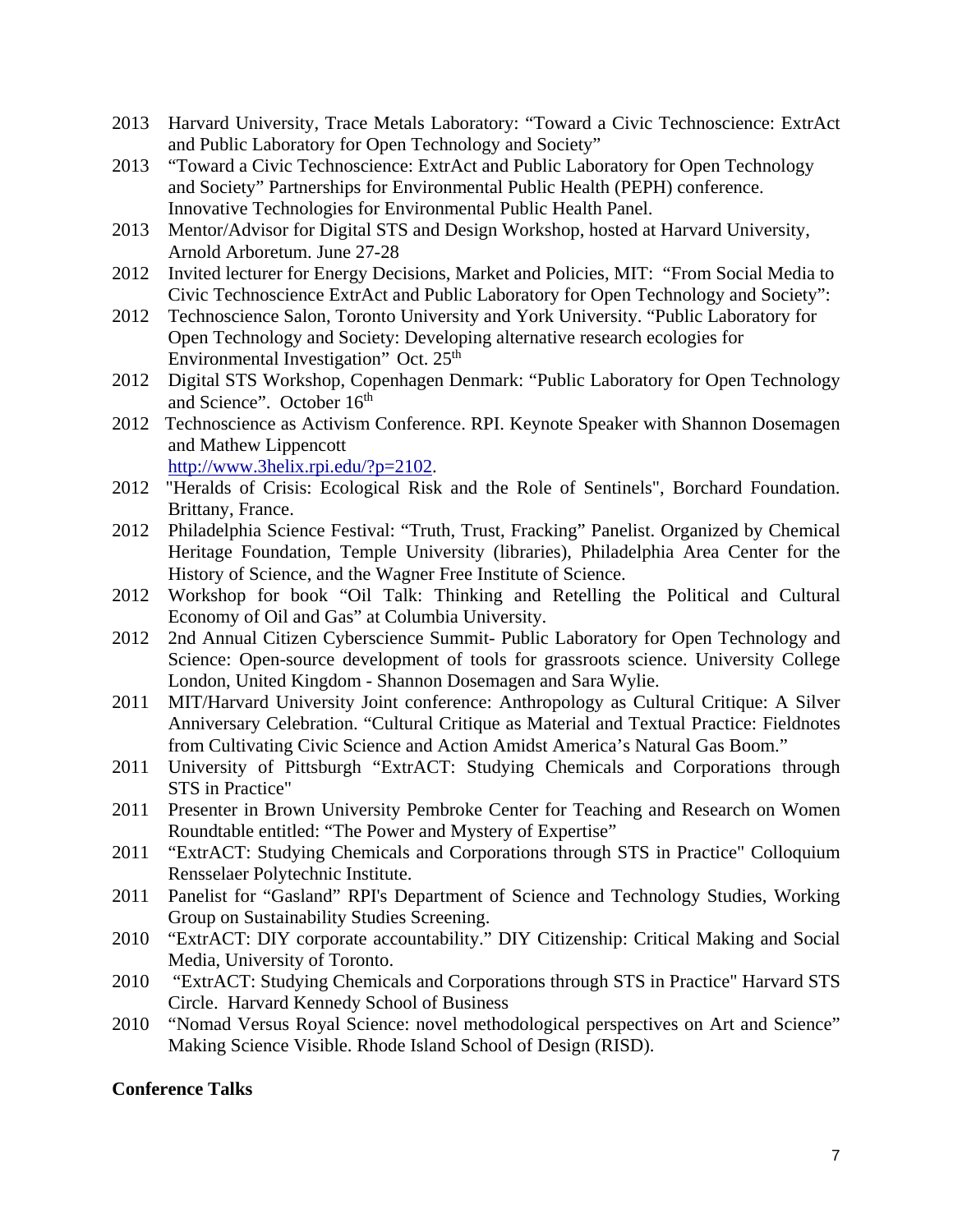- 2016 Poster "Exploring required work and progress feedback in crowdsourced mapping" (Sofia Eleni Spatharioti\*, Rebecca Govoni, Jennifer Carrera, **Sara Wylie** and Seth Cooper) at Conference on Human Computation and Crowdsourcing (HCOMP).
- 2015 Panel Organizer and Speaker: on panel titled: From Endocrine Disruption to Fracking— Theo Colborn and Forging Collaborations Across Disciplines. Social Science Environmental Health Research Institute NIEHS sponsored conference: Social Science-Environmental Health Interdisciplinary Collaborations, Northeastern University, May 21-22
- 2015 Panel Organizer and Chair: "Fracking and Citizen Science: Bridging the Data Gap?", talk title: New Tools for Detecting and Communicating Environmental Exposures and Risks associated with Oil and Gas Extraction. Society for Applied Anthropology, Pittsburgh, PA, March 24-25.
- 2015 Jacob Matz\* and **Sara Wylie**. Speck: Low Cost Air Monitoring for Individual and Community Action in the Marcellus Shale Region. Society for Applied Anthropology Annual Meeting, Pittsburgh, Pennsylvania. 2015
- 2015 Citizen Science Association Meeting, Panelist *Designing, Implementing, and Managing Citizen Science Projects.* Talk titled: Designing New Environmental Health Research Tools for Citizen Science February 11.
- 2014 Elisabeth Wilder\* and **Sara Wylie**. Community Monitoring of Hydrogen Sulfide in the Powder River Basin: A "Civic" Approach to Studying Environmental Health Hazards. Pacific Sociological Association 85<sup>th</sup>Annual Meeting. Portland, OR. 2014.
- 2013 "Toward a Civic Technoscience: ExtrAct and Public Laboratory for Open Technology and Society" for the Not Just Participation, Influence Panel. Society for the Social Studies of Science, Annual Meeting San Diego.
- 2013 "Toward a Civic Technoscience: ExtrAct and Public Laboratory for Open Technology and Society" for The Incorporation of Social Sciences in Environmental Health Sciences (EHS) Research Panel organized by Symma Finn and Thomas Arcury, Society for Applied Anthropology, Annual Meeting Denver.
- 2012 Panel Discussant for "Energy, Environment, Engagement: Anthropological Encounters with Hydraulic Fracturing" American Anthropological Association, Annual Meeting San Francisco.
- 2012 "Public Laboratory for Open Technology and Science: Open-source development of tools for grassroots science." Society for Social Study of Science, Annual Meeting Copenhagen with Shannon Dosemagen.
- 2011 "Corporate Bodies and Chemical Bonds: How Oil Field Services Companies have produced new human health threats through interrelating science and security" for *Becoming Corporate* Panel organized by Suzana Sawyer and Hannah Appel. American Anthropology Association Annual Meeting, Montreal.
- 2011 "STS In Practice: Building Recursive Research Publics for Civic Science and Social Science" for *Digital STS* Panel organized by Kim Fortun. Society for Social Study of Science Annual Meeting, Cleveland.
- 2010 "ExtrAct: Changing the Dynamics of Extractive Industries through Collaborative Research" American Anthropological Association Annual Meeting,New Orleans.
- 2009 "ExtrAct: An STS remapping of natural gas development through participatory research" American Anthropological Association Annual Meeting, Philadelphia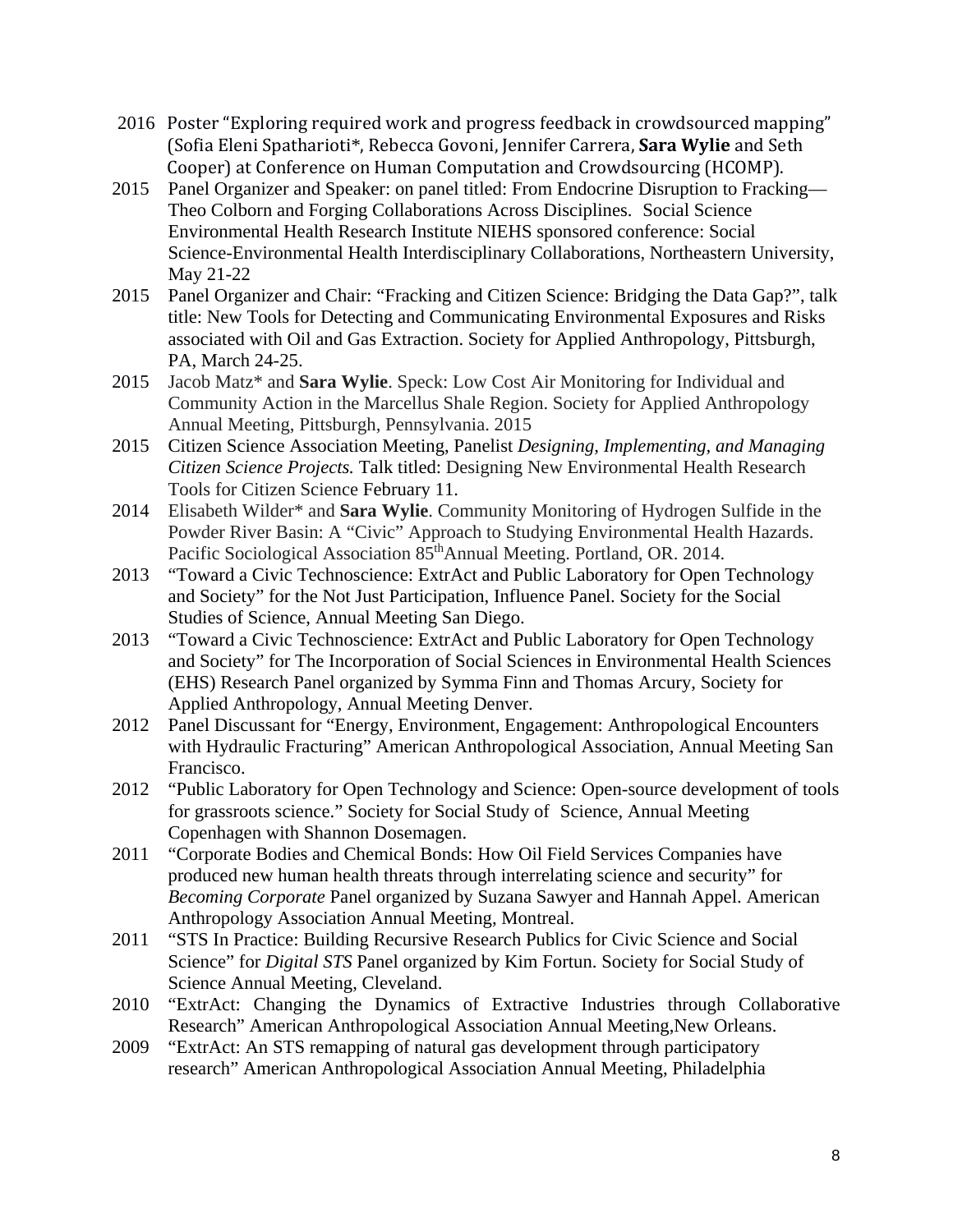- 2007 "Mimetic Designs Desires And Disorders: A Transformative History of Juvenile Hormone" Society for the Social Study of Science Annual Meeting, Montreal
- 2006 "Living the Landscape: Natural Gas Development and the Cultivation of Contested Diseases" Society for the Social Study of Science Annual Meeting, Vancouver
- 2005 "Becoming Beagle: Seeing a Disruptive System, Forming a Disruptive Science" Society for the Social Study of Science Annual Meeting, Pasadena

### **Exhibitions**

- 2017 Algal Bloom Mapping. Citizen Science Exhibit. *Cleveland Museum of Natural History*. With Sofia Eleni Spatharioti, Sara Wylie and Seth Cooper and Rafat Ansari.
- 2011 Public Laboratory: "Making Sense: Lab as Gallery as Field"*.* In *Field, Studio, Lab*. produced by Ethnographic Terminalia Show Montreal Canada. http://ethnographicterminalia.org/.
- 2011 "DIY Spectrometry" Trade School @ the Whitney Museum of American Art. New York, New York. http://whitney.org/Events/TradeSchool.
- 2011 "Northeast Corridor" by Sara Wylie and Chris Eichler, RISD Faculty Biennial.

### **Conference Planning**

- 2017 Society for the Social Studies of Science International Annual Conference, Boston, USA, August 30-Sept. 2nd. Making and Doing Gallery Show.
- 2017 "Teaching Climate, Inspiring Action" Conference at Northeastern University, March 24. Co-organized by Boston Civic Media.
- 2017 Data Rescue Boston: Northeastern University, in collaboration with Northeastern University Library March 24, 2017.
- 2016 National Institute for Environmental Health Science 50th Anniversary Festival. Planning Committee for Citizen Science and Community Engaged Research Session. Dec 5-8.
- 2016 Society for the Social Studies of Science International Annual Conference, Madrid Spain, Nov.
- 2015 Social Science Environmental Health Research Institute NIEHS sponsored conference: Social Science-Environmental Health Interdisciplinary Collaborations, Northeastern University, May 21-22.
- 2013 Workshop Organizer: "Grassroots Mapping and DIY Industrial Monitoring: Low Cost, Open Source techniques for Community Academic Collaboration in Environmental and Cultural Anthropology." Anthropology and Environment Section. American Anthropological Association. Annual Meeting Chicago.
- 2013 Session Chair and Organizer: "Making Pollution Manifest", with Max Liboiron. Society for the Social Studies of Science (4S) Annual Meeting San Diego.
- 2013 Workshop Co-Organizer: "Experiments Monitoring the Everyday: Art, Design, and DIY Methods for Environmental Health Research in STS" Society for the Social Studies of Science (4S) Annual Meeting San Diego.
- 2011 Public Laboratory for Open Technology and Science (PLOTS) First Annual Barnraising in Ashville North Carolina to develop technology and application for DIY near-infrared camera.
- 2011 Panel organizer for Society for the Social Study of Science Annual Meeting in Cleveland Ohio. Panel entitled: "STS in Practice: Science, Engineering and STS as Partners in Social Justice and Sustainability."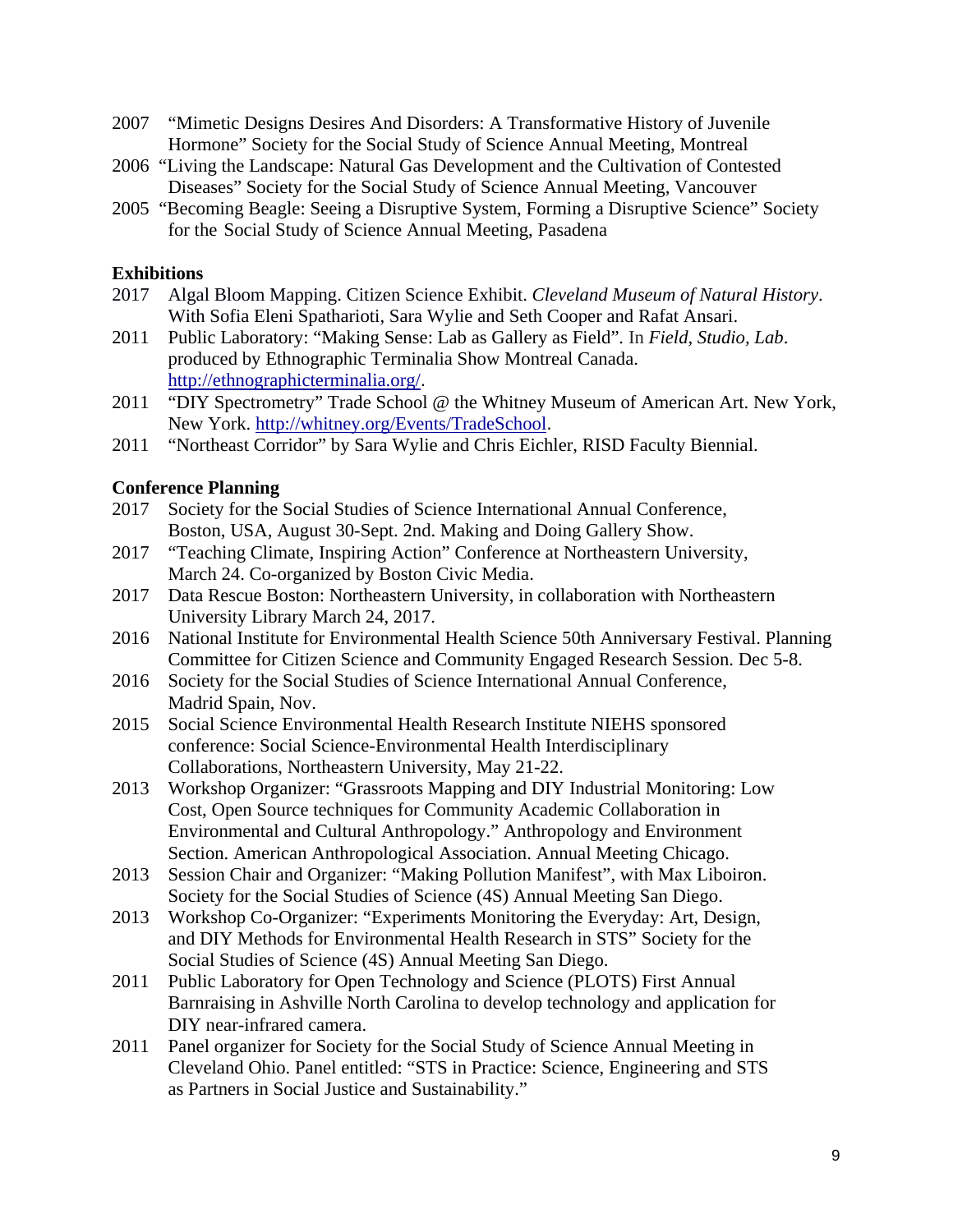- 2009 Panel organizer for Society for the Social Study of Science Annual Meeting in Washington DC. Panel entitled: "STS in Practice: Experimenting, Collaborating and Intervening".
- 2009 Session Organizer for The Future of News and Civic Media Conference @ MIT. Sessions titled: "Evaluating Evaluation & Fielding Questions" and "We are Here - Mapping & Community".
- 2008 Conceptualized and co-organized a cross-disciplinary conference entitled: "Disruptive Environments: Academics, Activists and Journalists in Conversation". Chaired one of four graduate student developed panels entitled "Industrial Bodies: Connecting Fossil Fuels and Petrochemicals to Human Health and Industrial Environments". The conference was held at MIT museum on April 10th and 11th 2008.
- 2005 Co-organized MIT-Cornell-RPI Science Technology and Society Annual Graduate Student Conference titled: "Papers, Practice and Process".

# **GRANTS AND FELLOWSHIPS**

## **External**

# **Funded**

- Fall 2017. ""Developing community based visceral data performances for crossdisciplinary collaboration on environmental justice in Chelsea, MA." Center for **Research on Environmental & Social Stressors in Housing Across the Life Course, Harvard School of Public Health and Boston University** (\$15,000)
- Spring 2017. Environmental Data and Governance Initiative (EDGI). **Doris Duke Charitable Trust.** (\$50,000)
- Spring 2017. Collaborative Website Monitoring, Analysis, and Strategic Communications to Protect Science Infrastructure under the Trump Administration. Environmental Data and Governance Initiative (EDGI) with Climate Central. **Packard Foundation** (\$75,000).
- Fall 2014-18. **Harvard School of Public Health. "**JBP Environmental Health Fellow" (\$350,000) PI.
- Spring 2014. **New World Foundation**. "Preparing Crowdsource Disaster Response to Fracking Emergencies" (\$25,000) PI.
- Spring 2012. **Canaday Family Charitable Trust.** "Technology for Grassroots Action: Understanding Toxic Hazards and Promoting a Clean Environment" (\$45,000) Co-PI
- Fall 2011. **American Anthropological Association's Anthropology and the Environment Section.** "Affordable Hydrogen Sulfide Sensing for Gas Patch Safety" (\$2,000) PI
- Summer 2011. **John S. And James L. Knight Foundation.** "Knight News Challenge" Public Laboratory for Open Technology and Society (\$500,000) PI, foundational grant for Public Lab.
- Spring 2011. **Shpilman Institute for Photography Research Grant**. Public Laboratory for Open Technology and Science. Co-I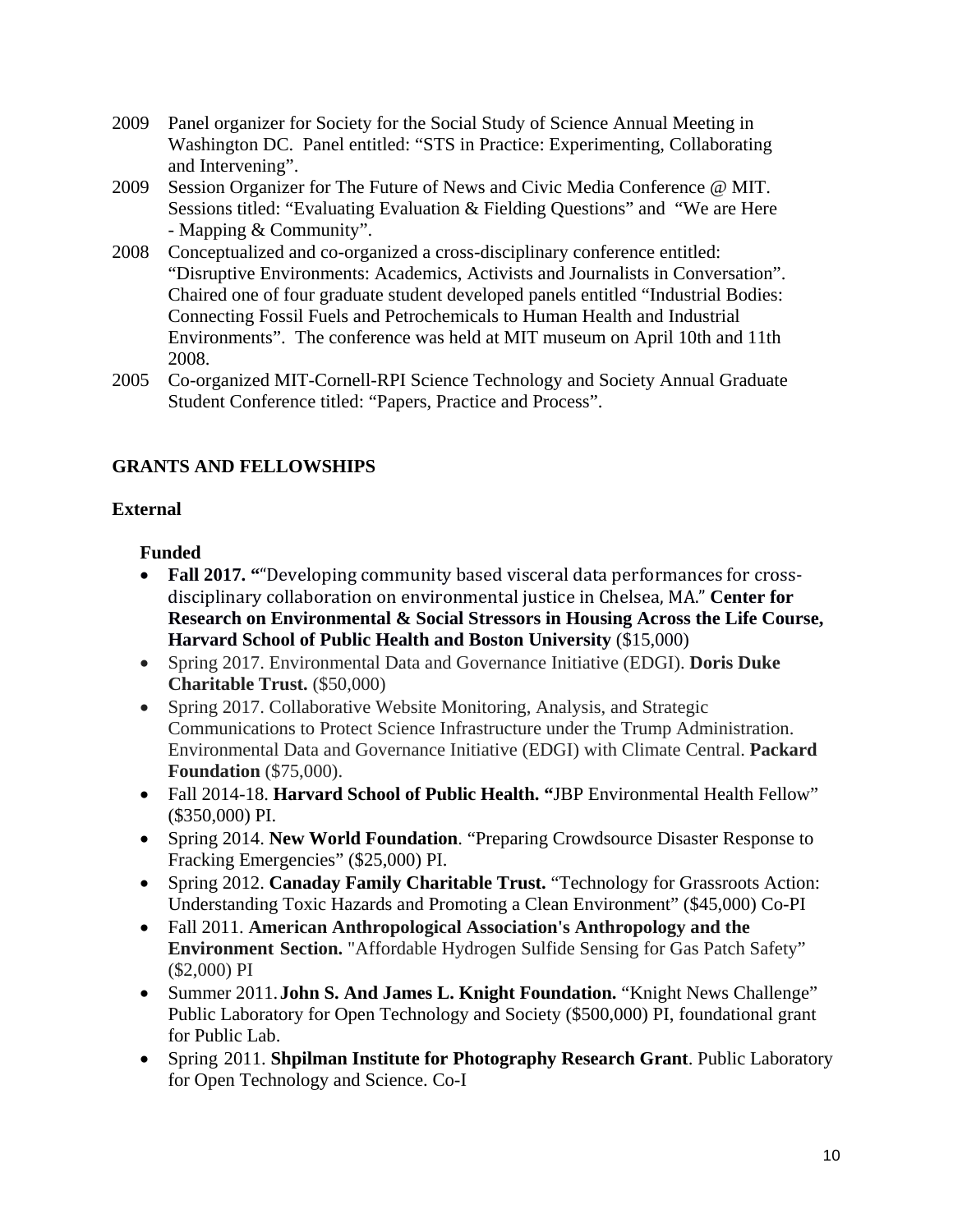- Summer 2010. **Center for Future Civic Media**. ExtrAct Research Group. Funding for the ExtrAct Research Group, Co-PI.
- 2005-2007. **NSF Integrated Graduate Education and Research Traineeship (IGERT).** MIT: Program on Emerging Technologies (PoET) Two years of fellowship funding for graduate training at MIT.

# **Pending**

 September NSF: **CHS-Small Data-Driven Retention in Crowdsourced Image Analysis and Mapping**, PI Seth Cooper and PI Sara Wylie (\$494,899)

# **Internal**

# **Funded**

- Spring 2016-Fall 2017. **NU Tier 1 Award** Converge: Community-sourced image analysis and mapping. (\$50,000) Co-PI.
- Spring 2014. **NU CSSH Research Development Initiative, Seed Funding.** "A Civic Alternative: D.I.Y. Hydrogen Sulfide Monitoring and Mapping" (\$5,000) PI
- Spring 2014. **NU Humanities Center Research Cluster Grant.** "Cross-disciplinary research group on Critical Making" (\$2,000) Co-Director with Prof. Ryan Cordell (English)
- 2013-2014. **Northeastern University Humanities Center. "**Viral Culture Fellowship". One course release.
- Fall 2012. **NU Humanities Center Research Cluster Grant.** "Hydraulic Fracturing Working Group" (\$2,000) Co-Director with Prof. Len Albright (Sociology/Public Policy)
- Fall 2009 MIT John S. Hennessy Environmental Fellowship. (Tuition and Stipend)
- Summer 2009 Research Assistant MIT Center for Future Civic Media. (Tuition and Stipend)
- Spring 2008 Funding for the ExtrAct project research group from the MIT Center for Future
- Spring 2008 Research Assistant MIT Center for Future Civic Media.
- 2007-2008 MIT Martin Fellow for Sustainability.

# **Submitted but Unfunded Grants**

- 2017-2022. **NU Vision 2025.** "Civic Science and Environmental Monitoring Program" (\$4,365,595) Steering Committee Member.
- 2017. JPB Foundation. EDGI Environmental Data and Governance Initiative. Co-PI. (\$ 21,581.5 to Northeastern from total \$513,239.05)
- 2017-2020. **National Science Foundation.** "Collaborative Research: Standard Grant: Experiencing Exposures: Developing Engaged Research and Visceral Data to Express Embodied and Collective Environmental Health Risks" (\$257,396) PI.

# **TEACHING AND ADVISING**

## **Courses**

*Community-Based Participatory Research (Sociology Graduate Methods)*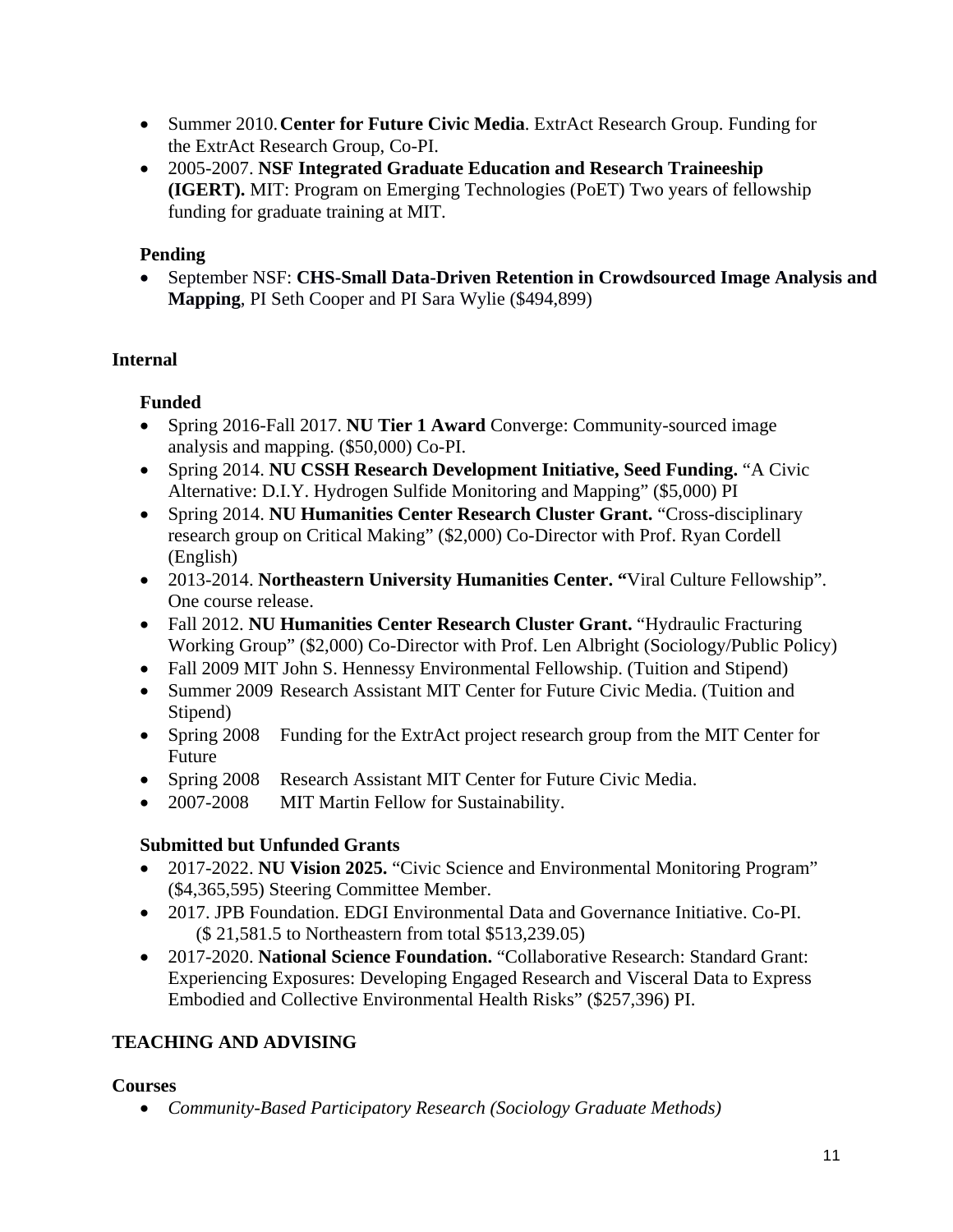- $\circ$  Fall 2017 $(7)$
- *Environment, Technology and Society* NU CSSH.
	- o Spring 2013 (23), Fall 2014 (18), Fall 2014 (10), Fall 2016 (23)
- *Community-Based Participatory Research* NU Bouve.
	- o Summer 1 2013 (6)
- *Community and Public Health* NU Bouve.
	- o Spring 2014 (17), Fall 2014 (18), Fall 2016 (48), Fall 2017 (19)
- Directed Study: *Hydraulic Fracturing and Unconventional Energy* (Sociology) o Fall 2013 (3) Graduate Students
- *Controversies in Science* NU CSSH.
	- o Developed and on books but never taught.
- *ArtLab: Artistic Investigations into the Biological Sciences* Rhode Island School of Design.
- *Environmental Justice Research Cluster* Rhode Island School of Design.
- *Becoming Animal, Technical and Environmental: A practical course in disruptive Art and Design inspired by theory from Science and Technology Studies (STS)* Rhode Island School of Design. Spring 2010.
- *Independent Study* Rhode Island School of Design.

## **Graduate Student Advising Sociology**

- Mathew Judge, "Biomonitoring Report Back of an emerging contaminant in Little Hocking Water District" PhD Northeastern University Sociology Department. 2015.
- Lauren Ritcher. Graduate Environmental Sociology Field Statement Committee. 2015
- Mia Renault, Graduate Environmental Sociology Field Statement Committee. 2017
- Elisabeth Wilder, Graduate Student, Research Assistant, Hydrogen Sulfide Project, 2014
- Jacob Matz, Graduate Student, Research Advisor, Speck Community Air Monitoring Project, 2013-2015
- Lourdes Vera, Graduate Student, Primary Advisory and Research Assistant, Hydrogen Sulfide Project 2015-Present
- Taylor Braswell, Graduate Student, Research Assistant, Hydrogen Sulfide Project 2017- Present
- Jamie San Andres, Masters student, research assistant, Petcoke Mapping Project Chicago Il. Summer 2015

## **Graduate Student Advising Health Sciences**

- Jeannate Lowe Masters of Public Health
- Angela Sullivan Masters of Public Health
- Susannah Franco (PharmD/MPH)
- Kaitlyn Gervera, Master of Public Health Research Practicum Citizen Science Project Thermal Fishing Bob

## **Graduate Student Advising Computer Science**

• Sophie Spatharioti, Graduate Student in Computer Science. Cartoscope Project with Seth Cooper. 2016-present.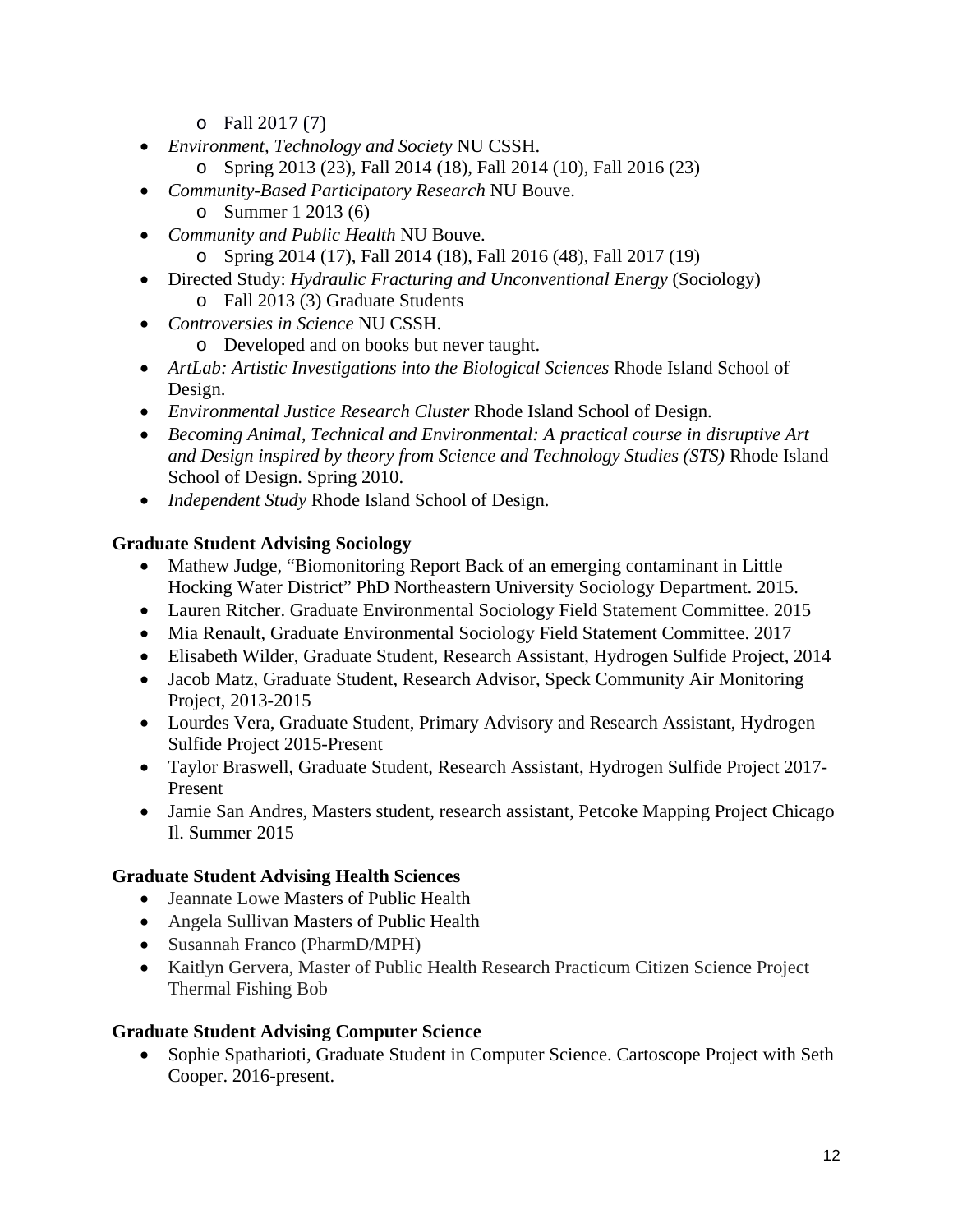### **Post Doctoral Fellows Mentorship**

- Dvera Saxton, 2014-2015 Paper Development and Job Talk Development
- Max Liboiron, 2014-2015, Thermal Fishing Bob Research
- Jennifer Carrera, 2015-2016 Cartoscope Research
- Maryann Cairns, 2015 Research Advice and Collaborative Water Monitoring Projects

### **Undergraduate Research Advising**

*Hydrogen Sulfide Research project:* 

- Christine Long (Health Science) COOP January 2017-June 2017
- Erik Hanley (Health Science) COOP June 2016-December 2016
- Anna Walsh (Environmental Science) COOP June 2016-December 2016
- Kaya Simmon (Sociology) Research Assistant 2014 and COOP 2015
- Brian Clark (Health Science) Capstone Research Project, 2013.
- John Syzonenko Research Assistant (Environmental Science) September 2017-Present
- Viktoriya Abakumova (Computer Science and Business), September 2017-Present
- Haley Stiel (CAMD) September 2017-December 2017
- Shawn Sullivan (Architecture) Research Assistant summer 2016
- Sarah Brooks (Environmental Studies and International Affairs) Research Assistant summer 2016

### *Cartoscope:*

Rebecca Govoni (Engineering) Spring 2015 to December 2016.

### *Self-Directed Research:*

Hannah Gartner. "Bridging the Gap: The facilitation of changes in attitude towards environmental issues" Northeastern RISE 2014

### **Undergraduate Research Groups**

- Hydraulic Fracturing Research Group with Len Albright (Sociology) Fall 2014 o 8 undergraduate researchers.
- Husky Environmental Action Team—Collaborative Thermal Imaging Project with Mare Liberum Fall 2015.
- Advisor to Undergraduate Health Sciences Research Coalition (Health Sciences) Spring 2017-Present

## **Graduate Student Advising RISD**

- Jan Mun, "The Providence Yard" MA RISD Digital+Media Department, Masters Thesis Committee Member. 2010.
- Jae Ok Lee, "Hybrid Gaze; Digital Artifacts and Memory" MA RISD Digital+Media Department, Masters Thesis Committee Member. 2011.

## **PROFESSIONAL ACTIVITIES**

### **Service to the Institution**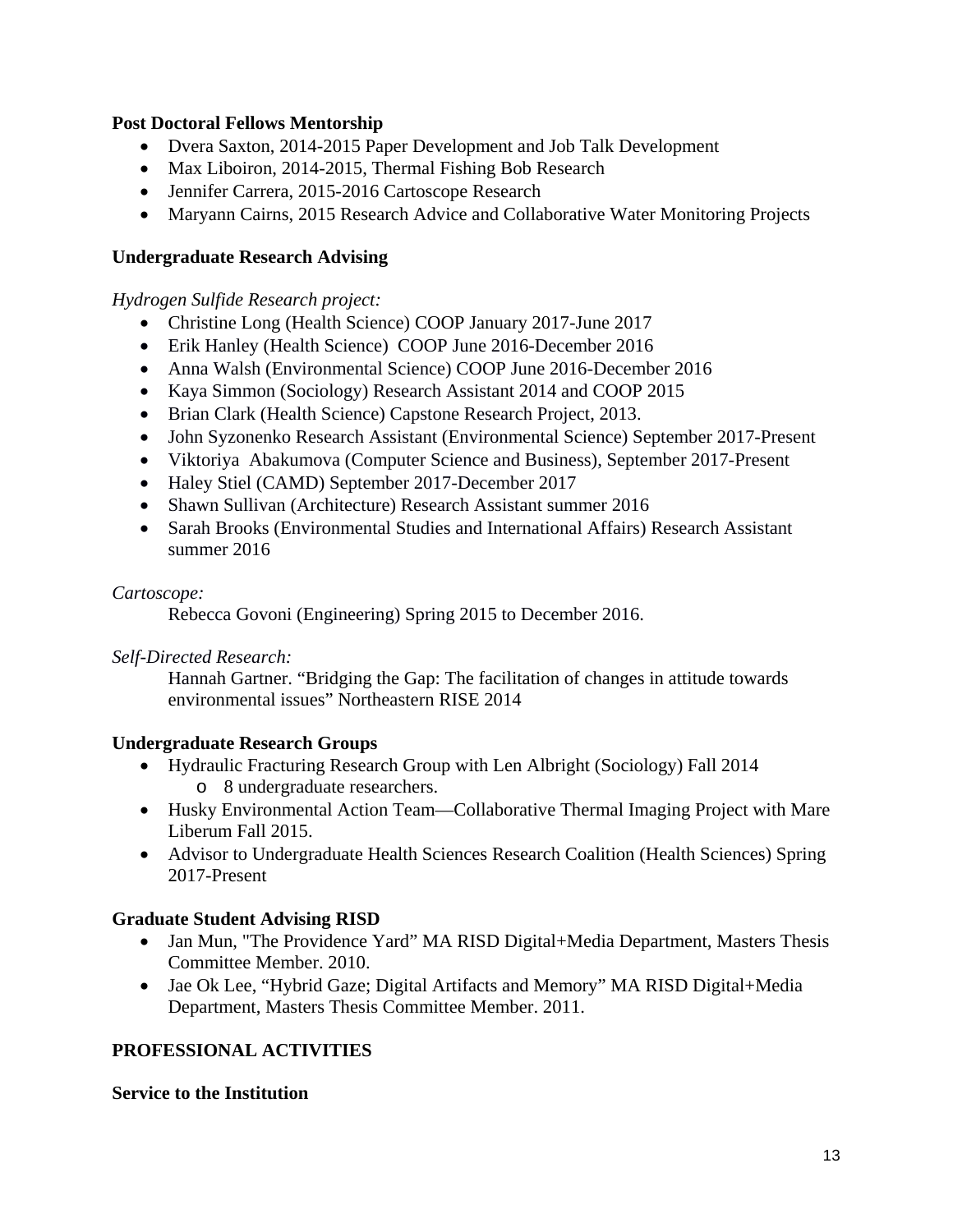## **Northeastern University**

- A. Departmental Service-Sociology
	- a. Undergraduate Committee in Sociology/Anthropology 2014-Present
	- b. Health and Environment Cluster Committee Sociology/Anthropology 2014- Present
	- c. Ad Hoc Member Admissions Committee 2013-2015
- A. Department Service-Health Science
	- a. Undergraduate committee Member 2015-Present
	- b. Merit Review committee 2016-2017
- B. University Service
	- a. Social Science Environmental Health Research Institute Steering Committee.

## **Rhode Island School Design**

- 2011. Visiting Critic for end of semester critiques for Innerspace/Outerspace Course in Digital+Media at RISD and Affective Geographies Course in Digital+Media at RISD.
- 2010. Visiting Critic for RISD Digital+Media Midterm critiques.

### **Service to the Discipline**

- 2016-Present. Chair of *Society for the Social Studies of Science*, "Making and Doing Committee." Responsible for directing the Society's Making and Doing gallery show and award for 2017 international conference in Boston.
- 2017-2018 Carson Prize Committee for Outstanding Book in STS and the Environment. *Society for the Social Studies of Science*
- 2016-2017 Mullin's Prize Committee for Outstanding Graduate Student Publication in STS, *Society for the Social Studies of Science*
- 2015-Present. Council Member. *Society for the Social Studies of Science*. Elected position for three year term.
- 2015-Present. Associate Editor, *Signs: Journal of Women Culture and Society.*
- 2015-Present. Steering Member Boston Civic Media Consortium & Network.
- 2014. External Reviewer for Environmental Protection Agency (EPA): Pathfinder Innovation Projects competition.
- 2014. Society for the Social Studies of Science (4S), "Making and Doing Committee on Critical Participation."

### **Occasional Referee-Peer Review**

- *Environmental Health Perspectives*
- *Science as Culture*
- *Social Studies of Science*
- *Signs: Journal of Women Culture and Society*
- *Culture, Theory and Critique*
- *Citizen Science: Theory and Practice*

### **Service to the Community**